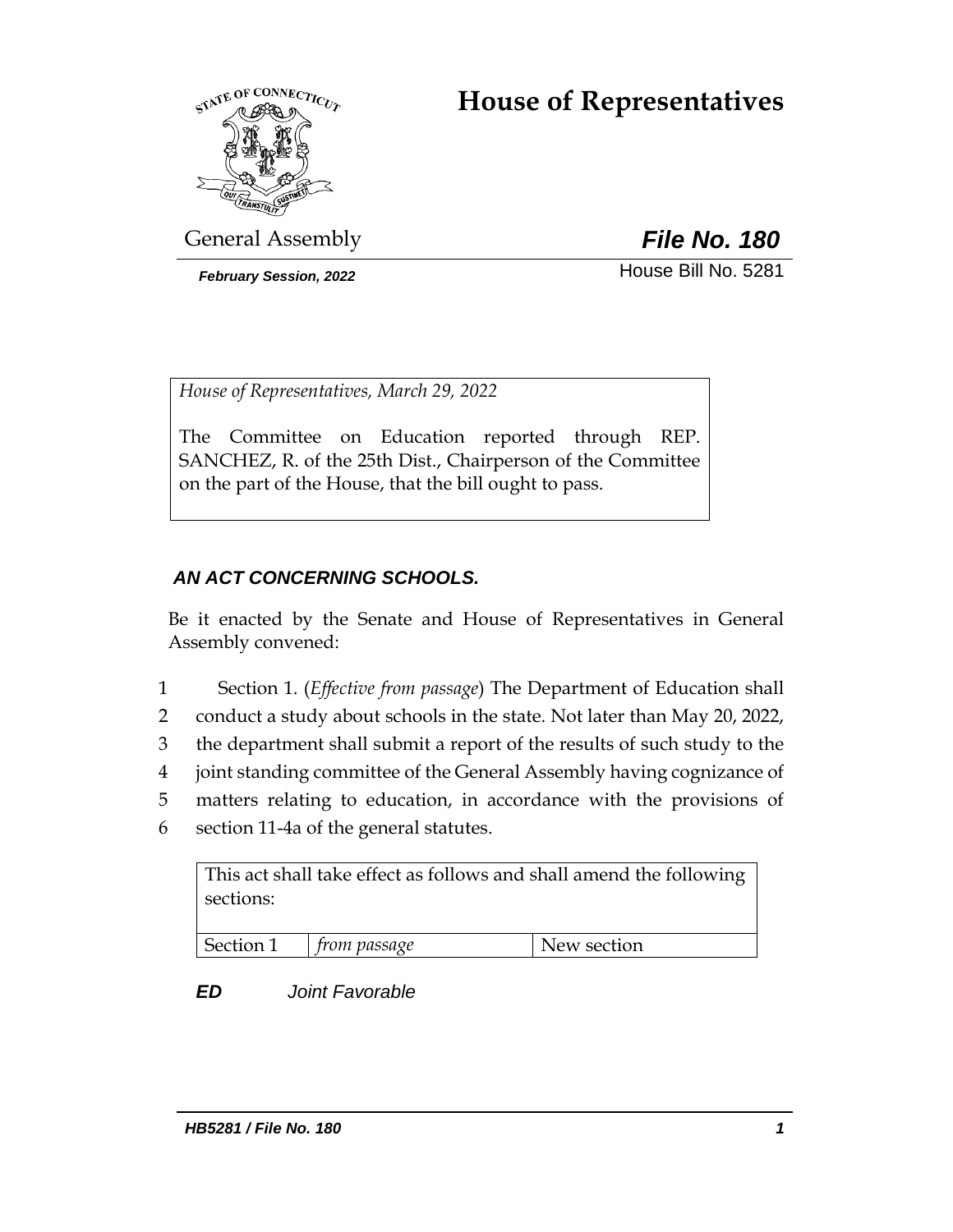*The following Fiscal Impact Statement and Bill Analysis are prepared for the benefit of the members of the General Assembly, solely for purposes of information, summarization and explanation and do not represent the intent of the General Assembly or either chamber thereof for any purpose. In general,*  fiscal impacts are based upon a variety of informational sources, including the analyst's professional *knowledge. Whenever applicable, agency data is consulted as part of the analysis, however final products do not necessarily reflect an assessment from any specific department.*

### *OFA Fiscal Note*

*State Impact:* None

*Municipal Impact:* None

#### *Explanation*

The bill, which requires the State Department of Education to study various issues related to schools, is not anticipated to result in a fiscal impact, as they have the staff and expertise necessary to do so.

*The Out Years*

*State Impact:* None

*Municipal Impact:* None